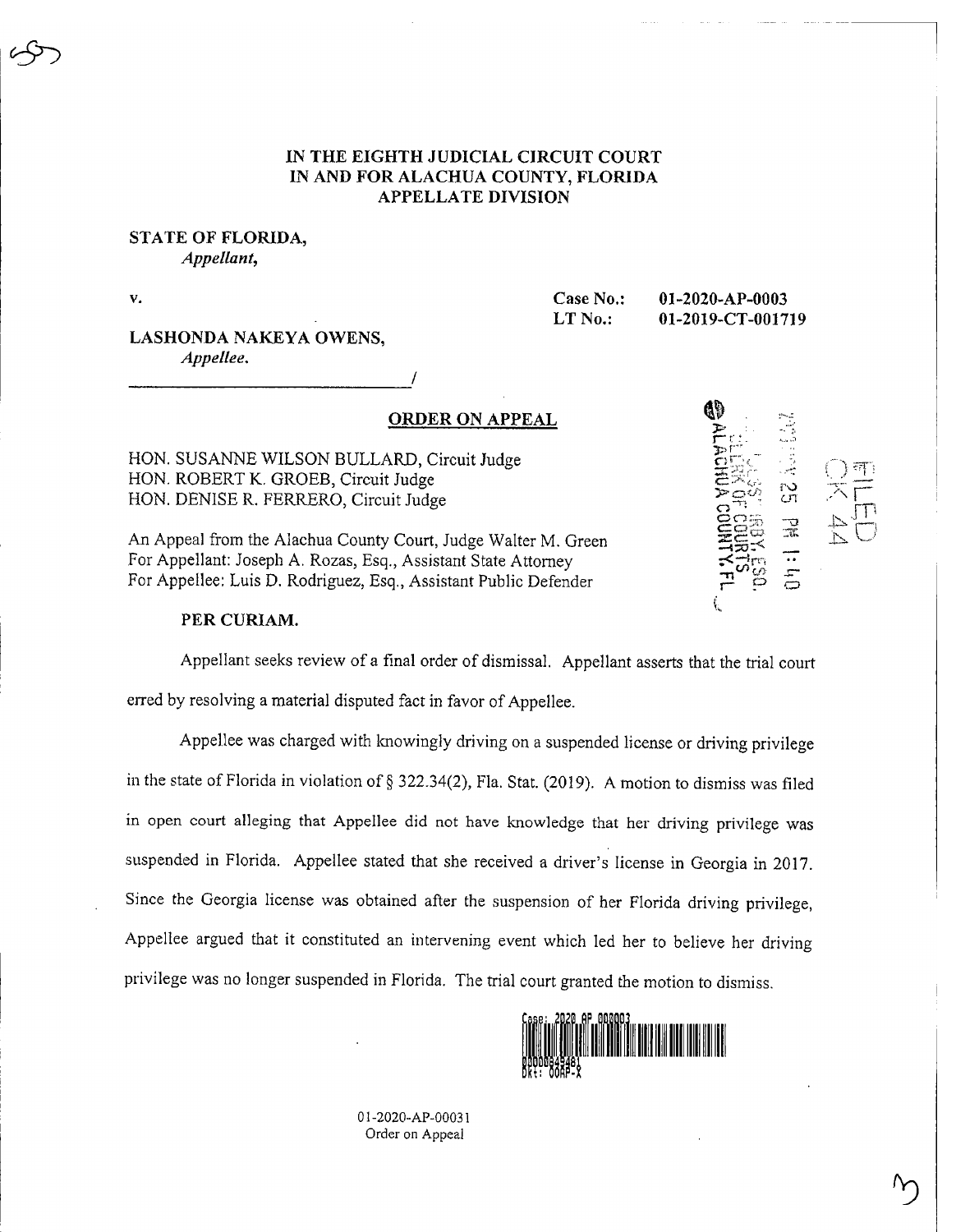Florida Rule of Criminal Procedure  $3.190(c)(4)$  permits a court to entertain a motion to dismiss at any time if there are no material disputed facts and the undisputed facts do not establish a prima facie case of guilt against the defendant. However, "[t]he State need only establish a prima facie case and "is entitled to the most favorable construction of evidence, and all inferences should be resolved against the defendant"". See State v. Hinkle, 970 So.2d 433, 434 (Fla. 4th DCA 2007) (citing State v. Pasko, 815 So.2d 680, 681 (Fla. 2d DCA 2002)). While it is possible to conclude that Appellee did not have knowledge of the Florida suspension based on the issuance of a Georgia license, this is a material disputed fact improperly construed in Appellee's favor by the trial court. Accordingly, the final judgment is REVERSED and the case REMANDED for further proceedings consistent with this opinion.

DONE AND ORDERED in Alachua County, Florida, on November 23, 2020.

it is the  $i$  -4  $i$  , that  $i$ ARD, CIRCUIT JUDGE GROEB, CIRCUIT JUDGE OBERT

DE ISE R. FERRERO, CIRCUIT JUDGE

01-2020-AP-00032 Order on Appeal